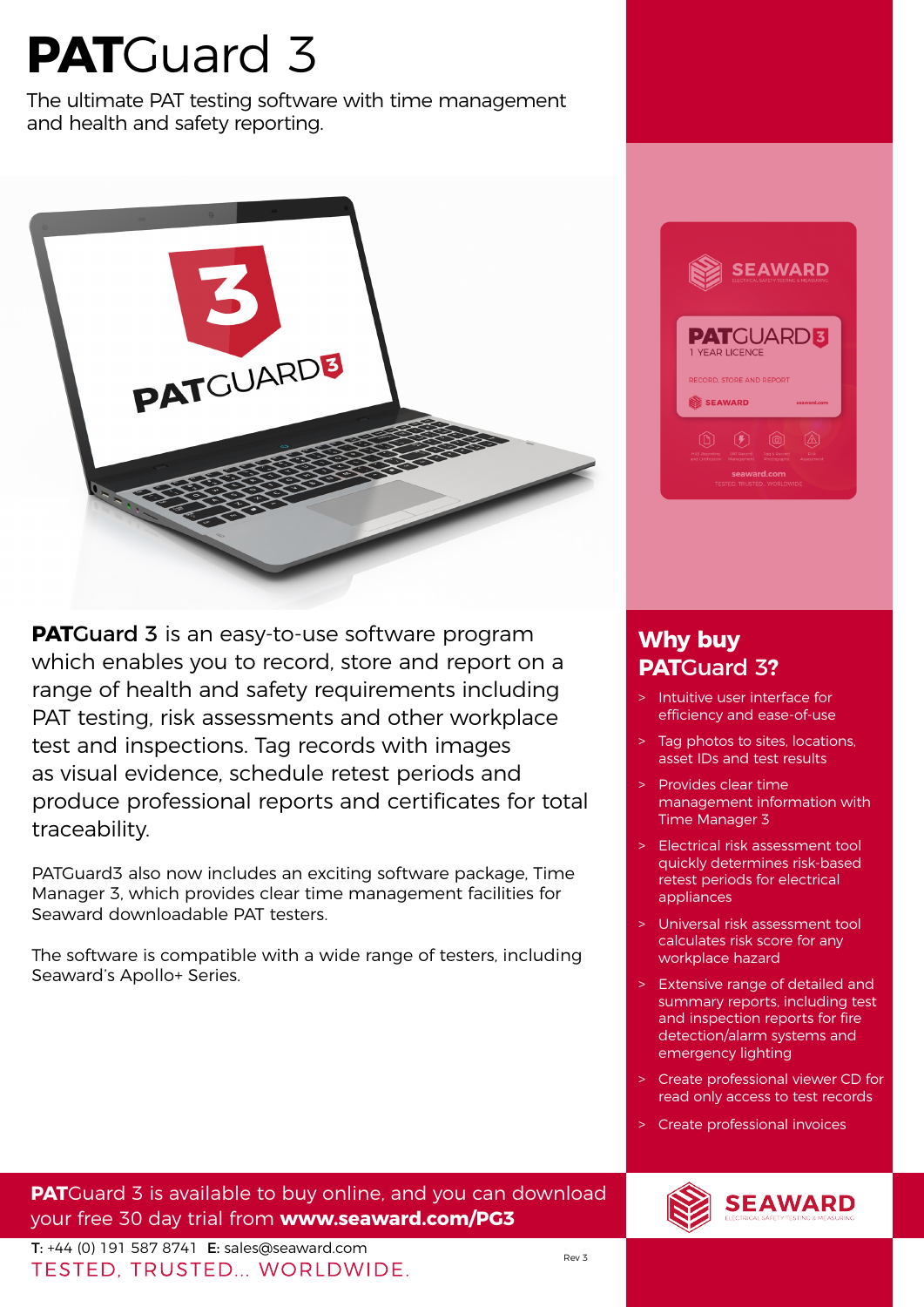# **PAT**Guard 3

The ultimate PAT testing software with time management and health and safety reporting.

## **Comprehensive PAT Records**

PATGuard 3 offers total traceability when it comes to maintaining portable appliance testing records, enabling images taken with Apollo 600+ or any camera or phone to be tagged against sites, locations, asset IDs and test results – providing evidence of visual inspection. Tagged images can be included in the vast range of reports that PATGuard 3 can create. These are easily stored, printed or emailed.

## **A Risk-Based Approach**

Universal and electrical risk assessment tools are built into PATGuard 3. The electrical risk assessment tool can be used to ensure a risk-based approach is taken to portable appliance testing; automatically determining retest periods for assets proportionate to risk, as required by the 4th edition of the IET Code of Practice for In-Service Inspection and Testing of Electrical Equipment.

## **Complete Health and Safety Management**

A range of additional health and safety test and inspection certificates are built into PATGuard 3, allowing records for the inspection of emergency lighting and fire alarm systems to be kept and easily managed.

### **Simple Asset Management**

PATGuard 3 features a simple checkbox system which helps to keep track of assets which are in service. It is also easy to keep asset repair and maintenance records, including any associated costs where applicable. The ability to tag images next to asset records has an added benefit of aiding quick and easy identification of appliances and equipment to make life simpler when it comes to retesting.

### **Time Manager 3**

Time Manager 3 is an exciting software package, now included with PATGuard 3, and provides clear time management facilities. It's ideal for companies that manage off-site or remote testing staff and need to manage their business in a time efficient manner. It runs as part of PATGuard 3 software ensuring total confidentiality and provides clear information on the user's activity such as number of tests taken, and time of tests. It helps you to understand how the testers are used so that you can easily identify where improvements in staff training is needed. This will enable you to help your staff to test more efficiently. The graphical data display lets you see the tester's usage simply and quickly.

## **PAT**Guard 3 is available to buy online, and you can download your free 30 day trial from **www.seaward.com/PG3**

- > Duty Holders
- > In-house PAT Testers
- > Health & Safety Managers
- Health and Safety Contractors
- > Professional PAT Testers
- > Electrical Contractors
- > Facilities Managers
- > Risk Assessment Professionals
- > Operations Manager





**T:** +44 (0) 191 587 8741 **E**: sales@seaward.com Rev 3<br>TESTED. TRUSTED... WORLDWIDE.